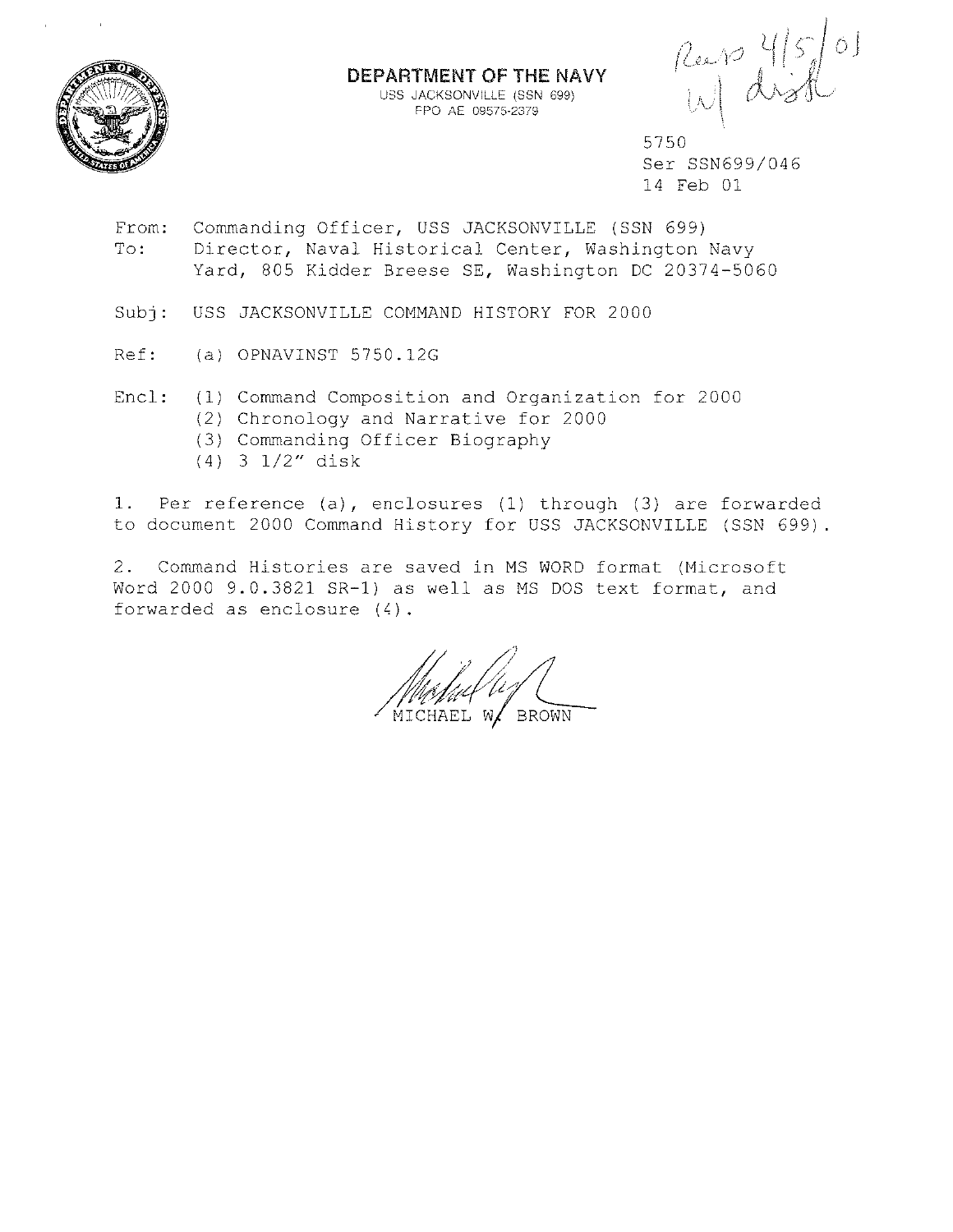## USS JACKSONVILLE COMMAND HISTORY 2000 COMMAND COMPOSITION AND ORGANIZATION

COMMAND: USS JACKSONVILLE (SSN 699)

UIC: 20825

 $\hat{\mathbf{x}}$  ,  $\hat{\mathbf{x}}$  ,  $\hat{\mathbf{x}}$  ,  $\hat{\mathbf{x}}$  ,  $\hat{\mathbf{x}}$ 

 $\sim$ 

 $\sim$ 

MISSION: LONG RANGE, SUSTAINED, ANTI-SUBMARINE / ANTI-SURFACE / STRIKE / MINE / SPECIAL WARFARE

IMMEDIATE SENIOR COMMAND: COMMANDER, SUBMARINE SQUADRON EIGHT

SUBORDINATE COMMAND: NONE

COMMANDING OFFICER: CDR MICHAEL W. BROWN, USN 1120/LINEAL NUMBER 009045-75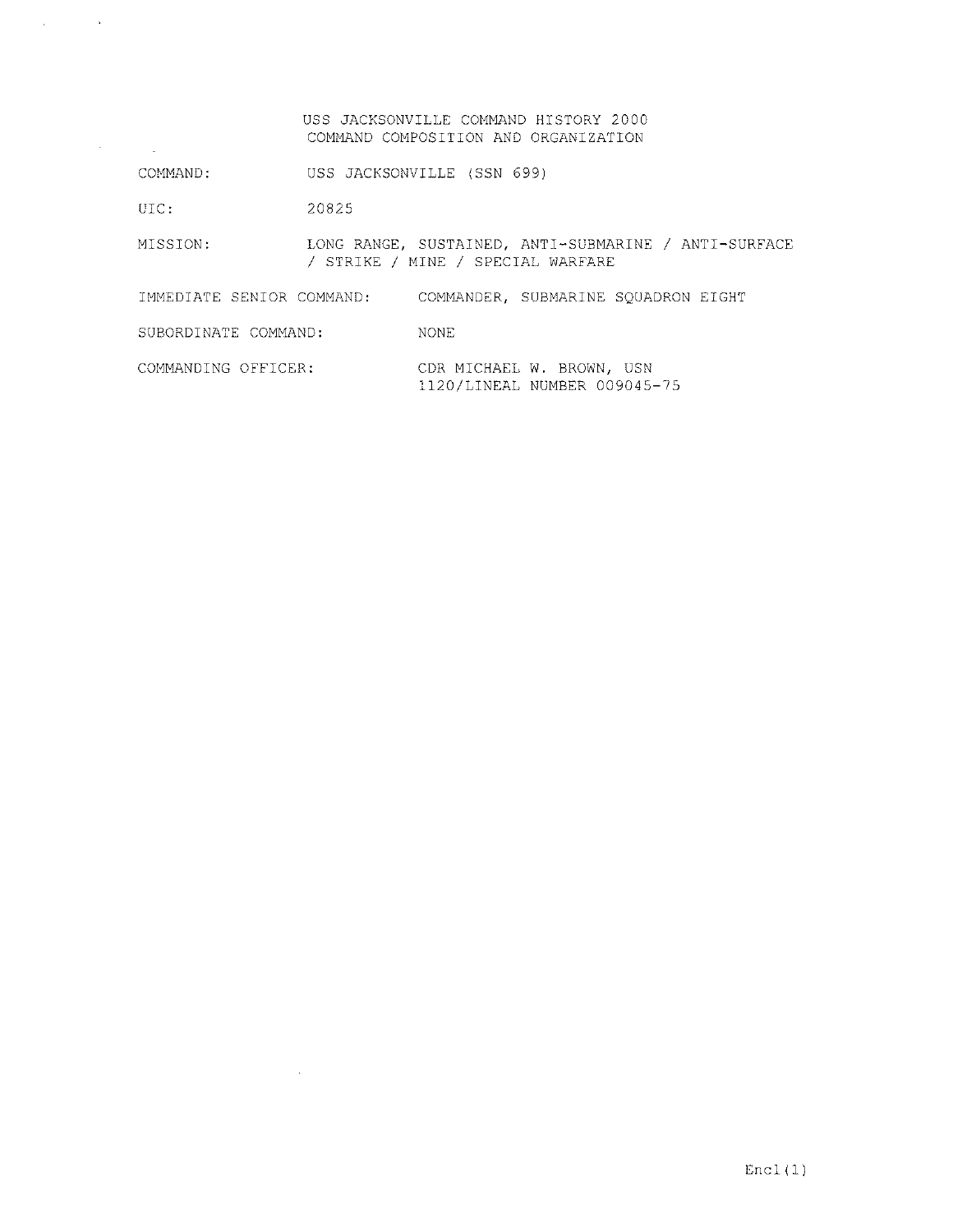## USS JACKSONVILLE COMMAND HISTORY 2000 CHRONOLOGY AND NARRATIVE

- 01 JAN 02 JAN INPORT NAPLES, ITALY.
- 02 JAN 03 JAN UNDERWAY FOR TRANSIT.
- 03 JAN 04 JAN INPORT LA MADDALENA, ITALY.
- 04 JAN 05 FEB UNDERWAY.

 $\sim 10$ 

 $\sim$ 

- 05 JAN TRANSIT STRAIT OF MESSINA.
- 06 JAN CONDUCTED BSP AT TARANTO, ITALY.
- 05 FEB 16 FEB INPORT LA MADDALENA, ITALY.
- 16 FEB 04 MAR UNDERWAY.
- 17 FEB TRANSIT STRAIT OF MESSINA.
- 01 MAR TRANSIT STRAIT OF MESSINA.
- 04 MAR 06 MAR INPORT GIBRALTAR.
- 06 MAR 17 MAR UNDERWAY FOR TRANSIT.
- 06 MAR TRANSIT STRAIT OF GIBRALTAR.
- 06 MAR SHIFTED TACTICAL COMMAND FROM CTF 69 (COMSUBGRU EIGHT) TO CTF 84 (COMSUBLANT).
- 15 MAR CONDUCTED BSP AT BERMUDA.
- 15 MAR 17 MAR OPERATIONAL REACTOR SAFEGUARDS EXAMINATION.
- 17 MAR RETURNED TO HOMEPORT NORFOLK, VA FROM SIX-MONTH MEDITERRANEAN DEPLOYMENT
- 17 MAR 27 APR INPORT NORFOLK, VA.
- 27 APR 29 APR UNDERWAY.
- 2 9 APR 05 JUN INPORT NORFOLK, VA.
- 05 JUN 22 JUN UNDERWAY.
- 22 JUN 30 JUN INPORT NORFOLK, VA.
- 30 JUN 02 JUL UNDERWAY FOR TRANSIT.
- 02 JUL 10 JUL INPORT EARLE NWS, NJ, FOR INTERNATIONAL NAVAL REVIEW 2000 AND OPSAIL NEW YORK.
- 10 JUL 13 JUL UNDERWAY FOR TRANSIT.
- 13 JUL 25 JUL INPORT NORFOLK, VA.